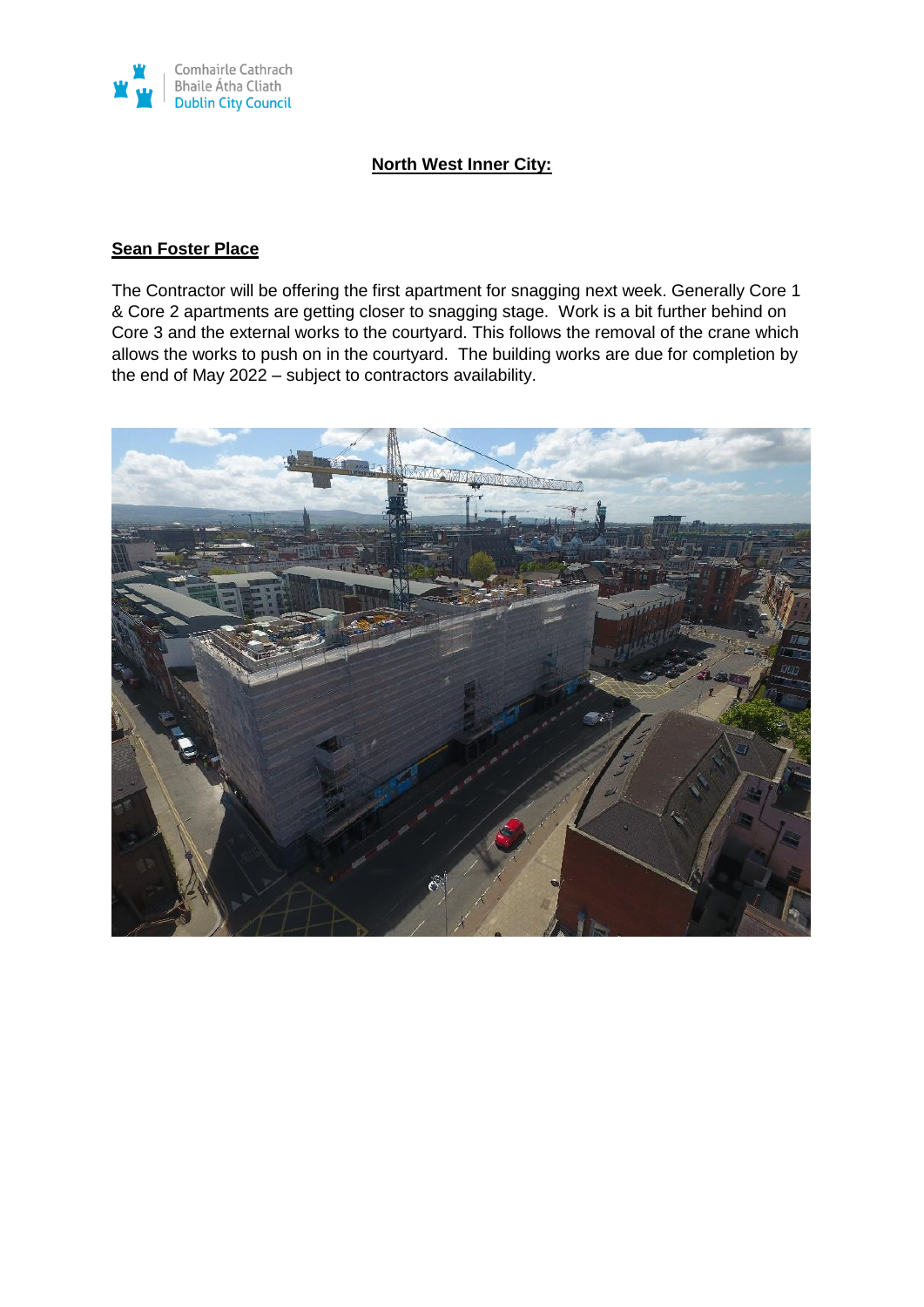

### **Dominic Street Lower**

Dominic Place remains closed longer than expected due to design changes to road finishes. Duggans will endeavour to ensure these works will be carried out within the permitted environmental levels to minimise the impact of the construction works on the local community.

Paving works ongoing on Dominic Street. Utility connection and footpath works are ongoing.

Landscaping has commenced on the podium area.

Final snagging is taking place on apartments and houses.



### **Rear Elevation of the Project**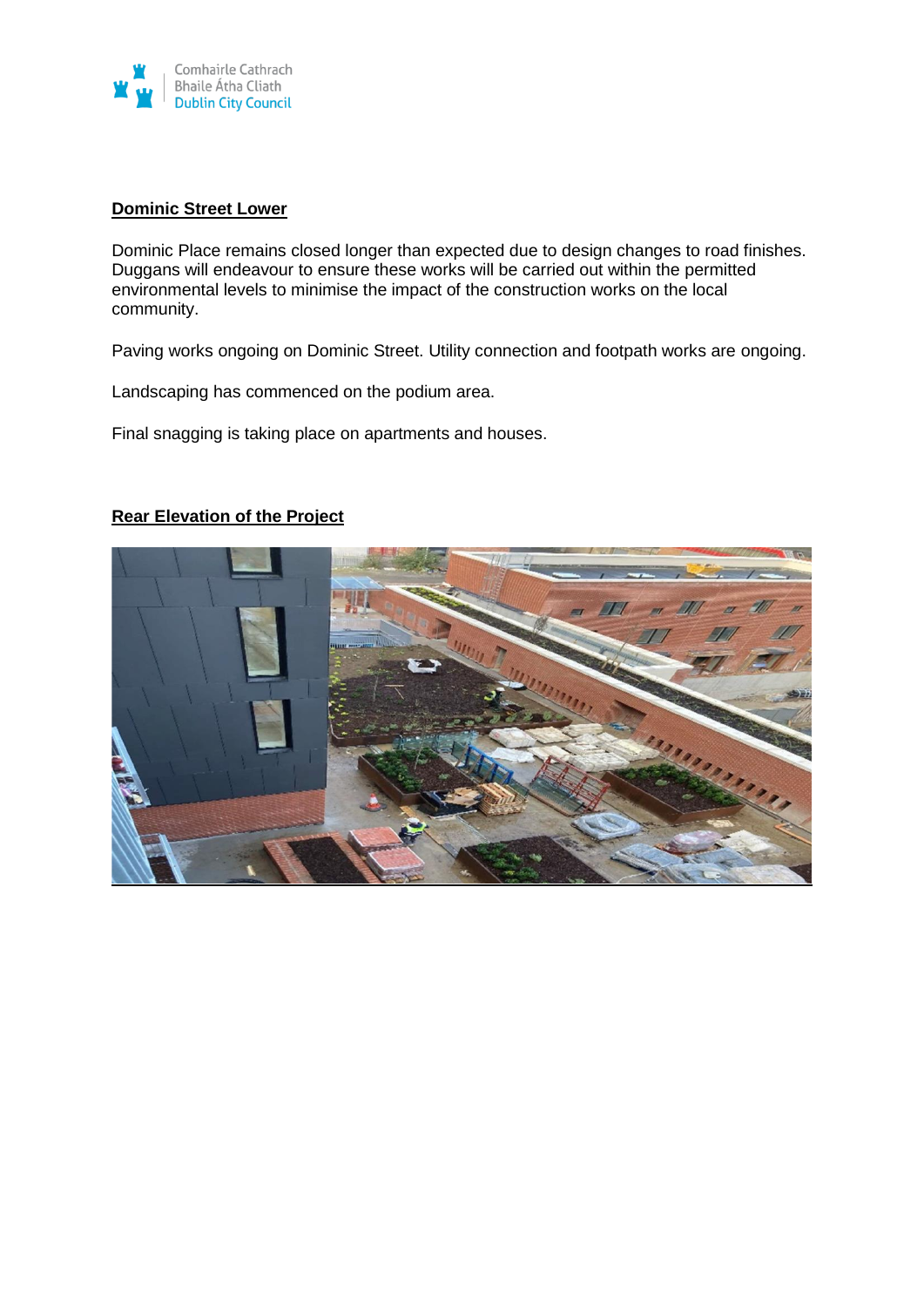

# **Works on Dominic Street Elevation Nearing Completion**



# **Apartment Fitout nearing Completion**

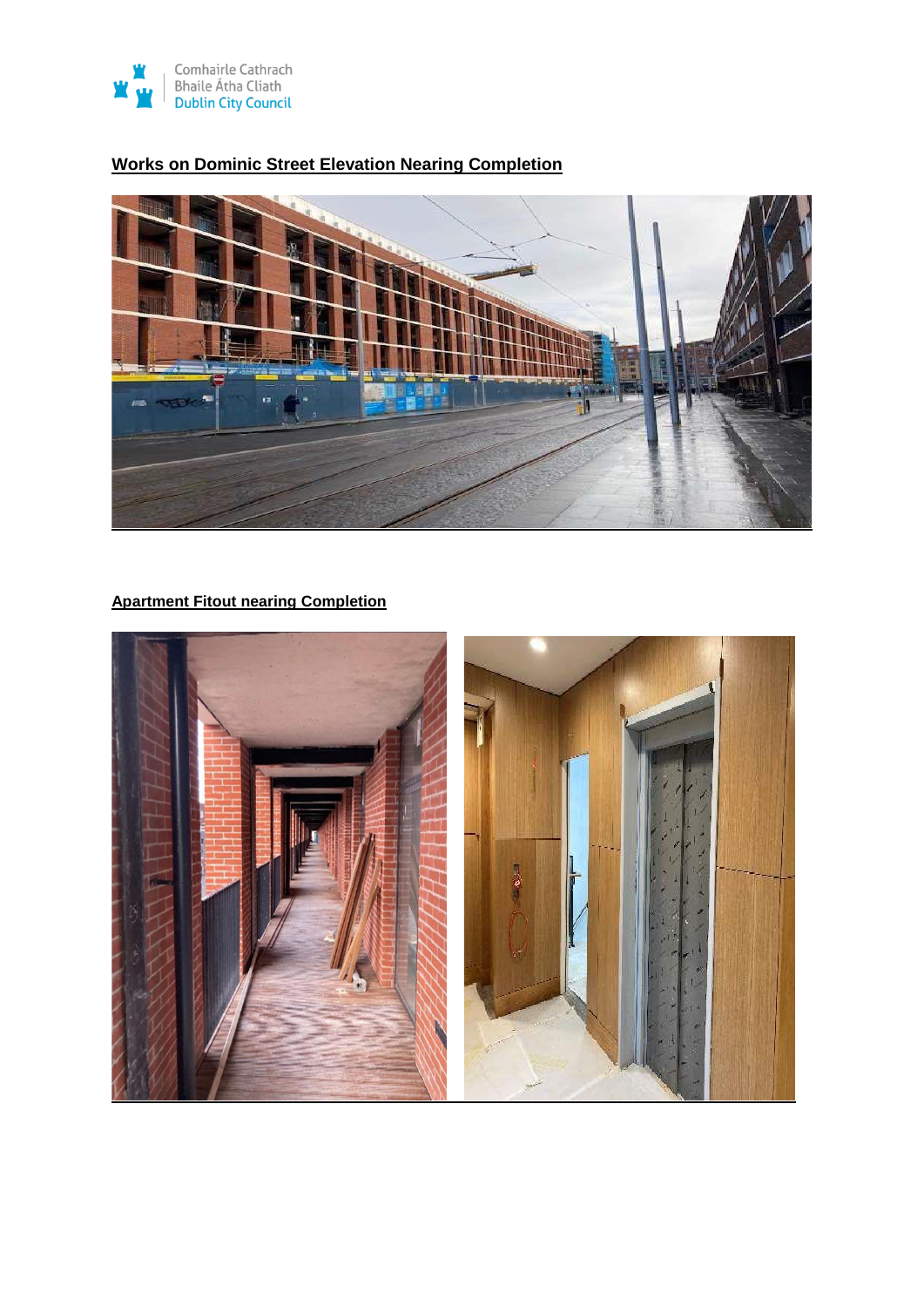

### **Constitution Hill**

Meetings ongoing with residents and Area Housing Manager regarding the redevelopment of Constitution Hill.

A newsletter was delivered to all residents on Friday 8<sup>th</sup> April. A zoom meeting took place the 12<sup>th</sup> April where Grafton Architects gave a presentation of the plans to a representative group from Constitution Hill.

#### **Blackhall Queen Street Complex**

Estate Management is liaising with the Caretakers & Residents regarding the upkeep of the complex.

Works on-going by Housing Maintenance Section to repair balconies of 13 /14 Blackhall Parade.

#### **Hardwicke Street**

A painting programme has commenced to the exterior railings of the complex.

Another round of Choice Based Lettings was advertised for bedsits within Rory O'Connor and Dermot O'Dwyer.

The four triangles of the plaza area to be concreted have commenced.

New LED lighting in the plaza to be installed.

#### **Saint Michans House**

Monthly meetings are on-going with two members of the residents association to discuss all issues related to the complex**.**

New bin corals have been installed to facilitate Eurobins in the complex.

#### **Drumalee Estate/ Court**

On-going meetings with Estate Management, Residents and Gardaí take place on a regular basis.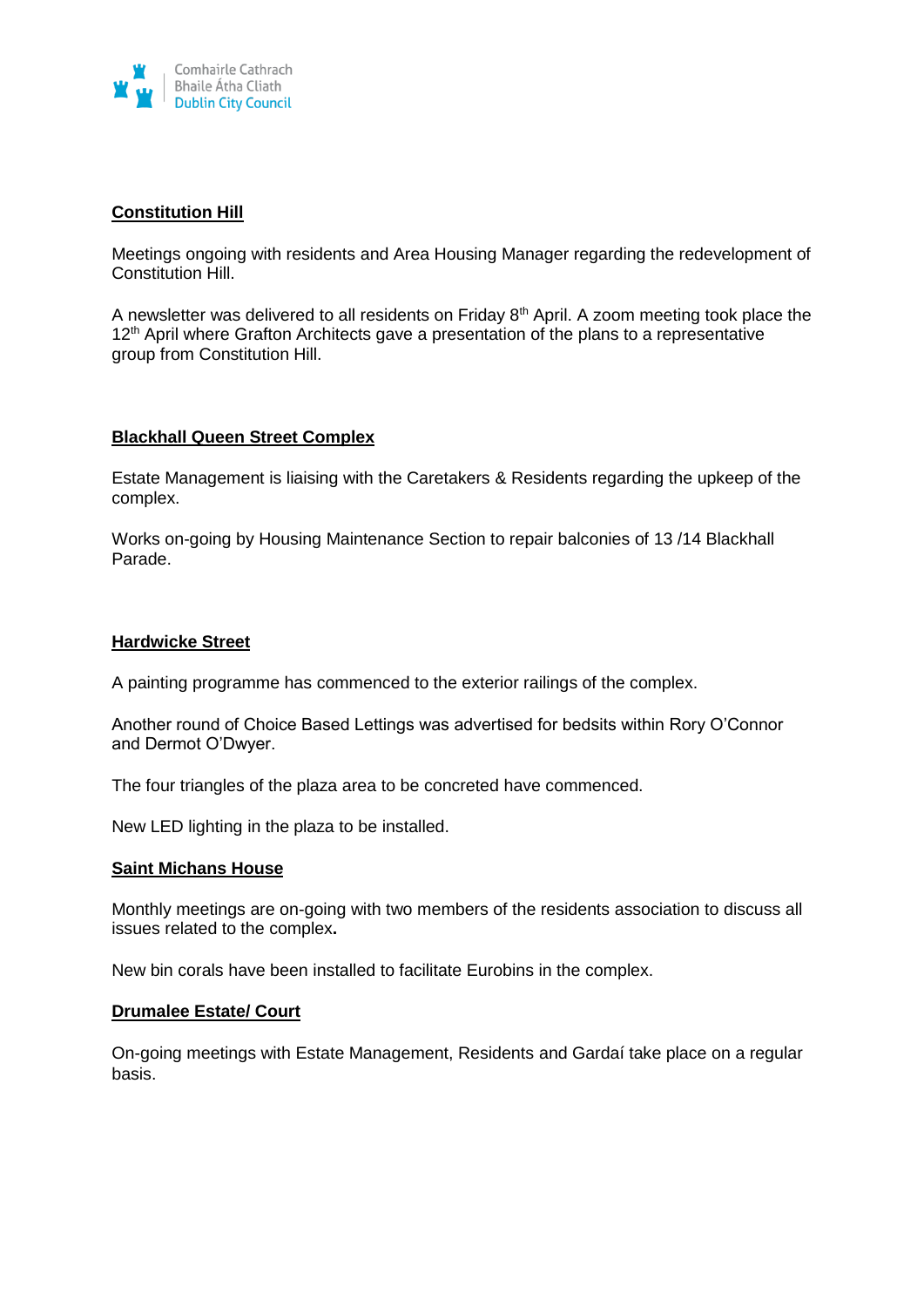

### **Kevin Barry House**

On-going discussions between Estate Management and Residents as issues arise.

Choice Based Lettings were advertised for 3 two beds and 1 bedsit. A large number of applications were received which are being processed at present. Allocations are processing these applications.

### **Friary Court**

Resurfacing on the five back gardens been completed.

### **Henrietta House**

On-going discussions between Estate Management and Residents as issues arise.

Choice Based Lettings were advertised for 2 two beds and 1 one bedroom units. A large number of applications have been received which are being processed at present. These applications are being processed by the Allocations section.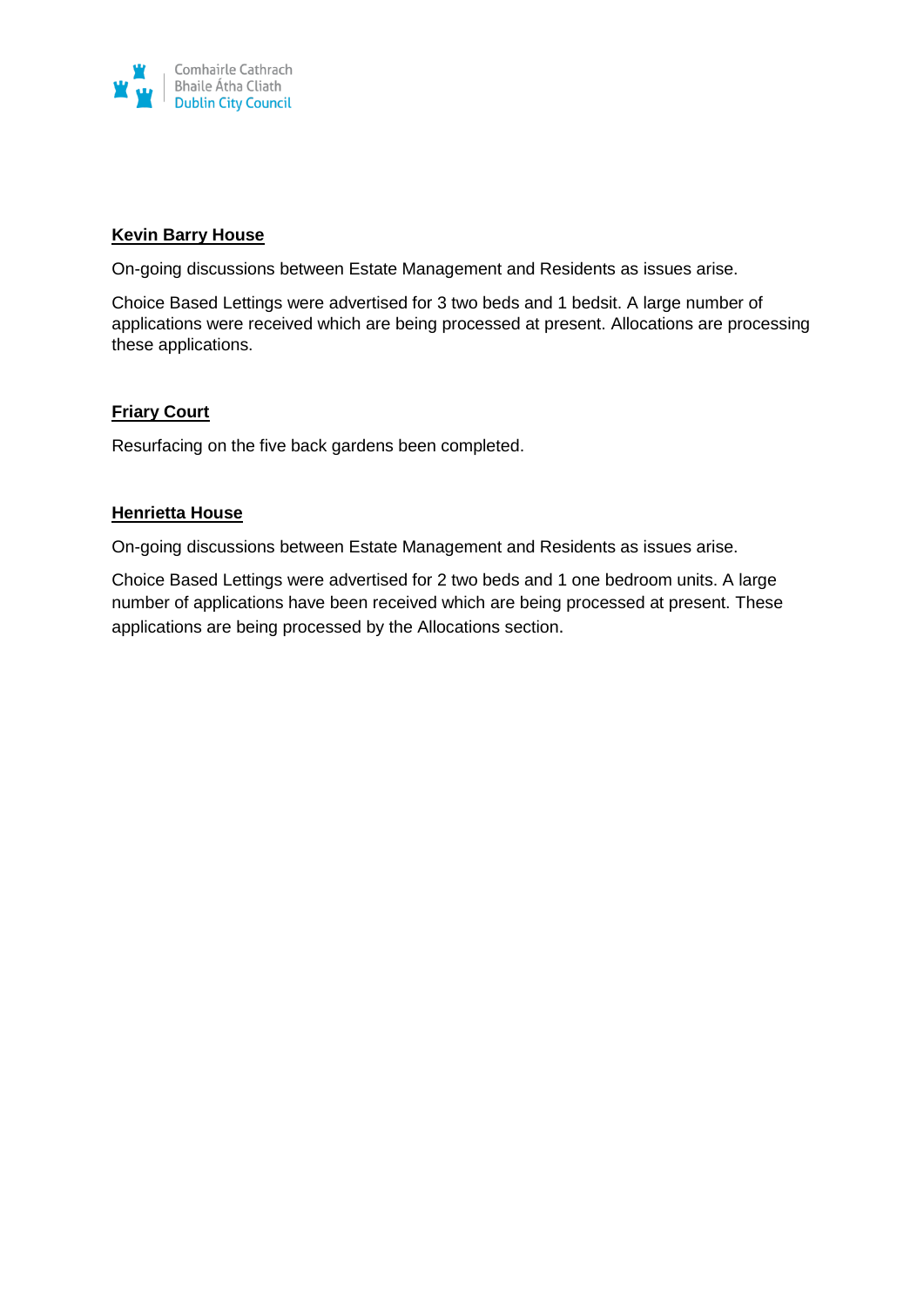

# **Estate Management Housing Statistics, April 2022**

### **Housing Projects Office, Parnell Street, Dublin 1**

**Housing Managers: Marion Foran Paul White**

| No of anti-social complaints per |    |  |
|----------------------------------|----|--|
| 1997 act Drug related            | 24 |  |
| No of anti-social complaints per |    |  |
| 1997 act not Drug related        | 5  |  |
| No. of Complaints                | 2  |  |
| <b>Total Complaints</b>          |    |  |

| No of anti-social Interviews per<br>1997 Act |  |
|----------------------------------------------|--|
| No of other interviews                       |  |
| <b>Total interviews</b>                      |  |
|                                              |  |

| No of requests for mediation     |  |
|----------------------------------|--|
| No of complaints referred to the |  |
| Central Unit for action          |  |
| No of Section 20 Evictions       |  |

# **Allocations**

| <b>Bands 2 &amp; 3</b>       |  |
|------------------------------|--|
| Medical                      |  |
| Welfare                      |  |
| <b>Homeless</b>              |  |
| Travellers                   |  |
| Succession                   |  |
| RAS/HAP                      |  |
| Fire/flood/Emg - Maintenance |  |
| Surrender Larger             |  |